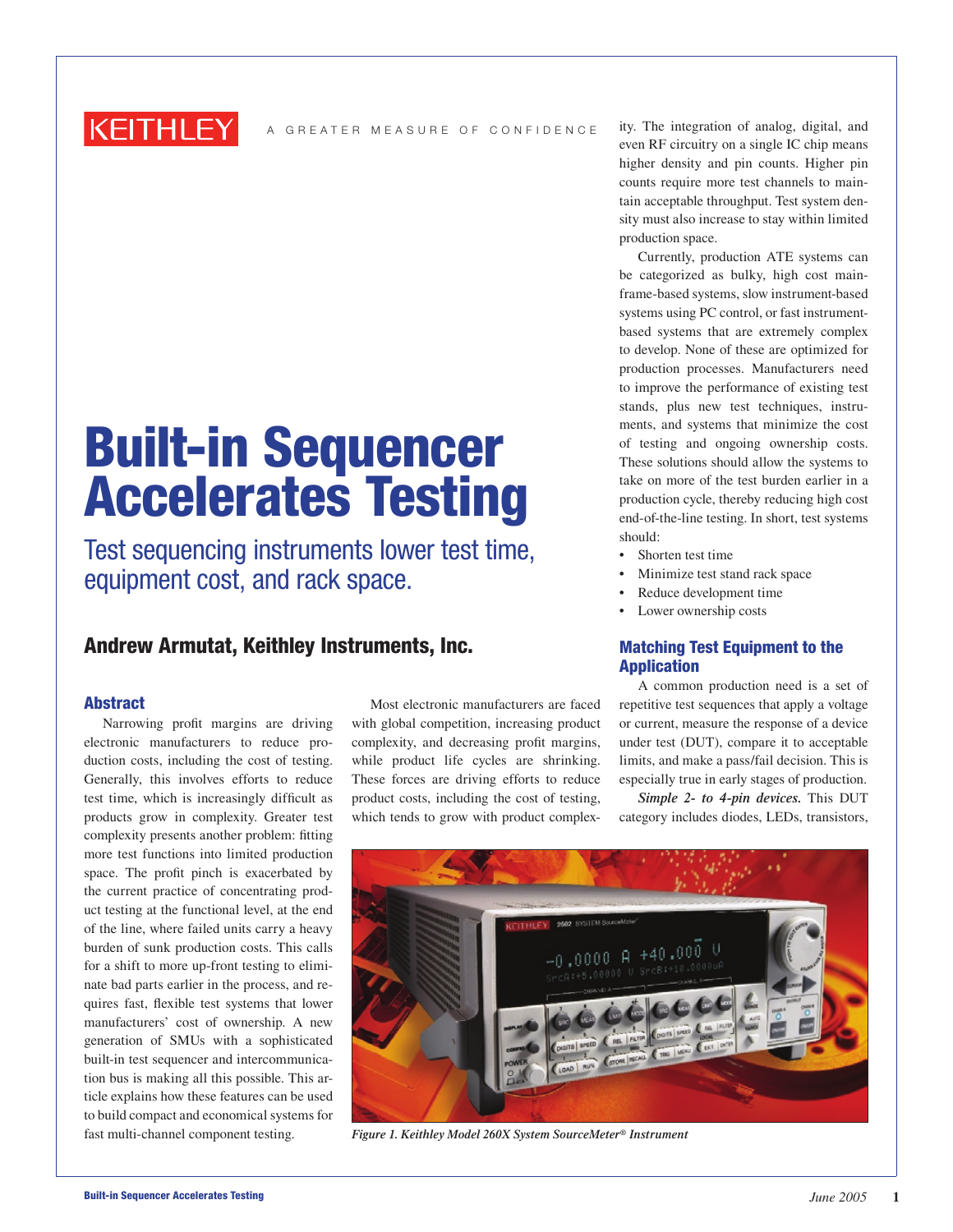linear regulators, MEMs switches, relays, etc. For 2-terminal devices, a fairly simple source-measure procedure can be used. Three- and four-terminal devices require more complex testing and fast transient response on two test channels to generate accurate I-V curves. With fast component handlers (10ms/part), instrument speed is very important.

*Component arrays.* Examples include arrays of resistive chips, transient voltage suppressors, ferrite beads, and flip-chips. Tests performed on these devices are the same as those for discrete versions of these components. However, all individual devices must pass the tests before an array is approved. For high throughput, parallel multi-channel testing is needed.

*IC/RFIC/component-on-wafer testing.* In the early stages of production, a wide variety of complex, low-power devices require measurements of quiescent and leakage current at nanoamp levels. In addition, all the DUTs on a wafer require a simple set of DC measurements to check basic functionality. Because there are thousands of DUTs per wafer, fast, multi-channel testing is mandatory.

*Other complex devices/modules.* Some examples include power supplies, data acquisition cards, and hybrid ICs. Such testing requires diverse instruments and measurements that can range from DC to RF. It often requires tight timing between source-measure sequences and multiple instruments to accurately characterize DUTs. Scalable instruments and test equipment modules are usually needed to construct a customized system with a large number of parallel channels.

# Select the Test System **Architecture**

Consider architectures in the following broad categories:

*Single box/single channel I-V solution*s are often acceptable for testing less cost sensitive devices that can tolerate the lower speed of a sequential source-measure procedure. Multiple source-measure units (SMUs) can be used with or without switch matrixes to form a multi-channel system, but this arrangement has limited rack density and throughput. In smaller systems, SMUs are typically used under PC control via GPIB

and/or external trigger lines. Typically, test programs for the PC utilize SCPI command calls.

*Parallel I-V systems* are designed for multiple DUT testing or for multi-channel testing of more complex devices. Depending on the DUT, test system throughput could be limited by the instrument, application program, or DUT settling time. Limitations in existing parallel channel systems include sequential channel hopping (i.e., no simultaneous measurements), limited voltage or current range, lack of flexibility, bulky equipment, and high cost.

*Scalable multi-channel systems* often include diverse instruments to test complex electronic modules. The two most common types are integrated functional testers and I-V test systems built from open API (application program interface) instrumentation. Open API means that individual instruments are components in a customized test solution, as opposed to a functional or parametric tester that is a complete prepackaged (turnkey) system. SMUs are often a core component in both architectures. Broadband instrumentation (signal generators, oscilloscopes, spectrum analyzers, etc.) tends to be added externally. In turnkey systems, much of the hardware and software integration has been done for the user. The disadvantage is relatively high cost. By contrast, open API systems offer users and system integrators a high degree of flexibility with the potential for lower cost.

#### Ways to Lower Test Costs

Four system parameters have been identified as the key to lowering test costs: shorter test times, reduced development time, smaller system size, lower cost of ownership. Each parameter is multidimensional.

*Shorten Test Times.* Taking aside test fixture loading, there are a few distinct intervals that take up the greatest portion of test cycle time. Depending on system design, these time intervals include:

- Source application, including signal transients
- DUT settling time
- Measurement, including range change if applicable
- Trigger delays
- Data communications
- Program execution, including pass/fail

and binning decisions

Test fixture movement and/or electrical switching times

The first level of test time improvement is gained by switching from individual source and measure instruments to an integrated SMU system. This cuts down on trigger delays and data communications time between separate instruments and a PC controller. If the SMU can store and execute a test sequence without PC control, this cuts down on relatively slow GPIB traffic and PC latencies.

Some SMUs have program memory that can run up to 100 predefined tests, make limit comparisons, perform conditional program branching, and work with or without a PC. In a single channel system, this type of SMU allows significant test time improvement in a straightforward manner. However, it's much more complicated in a multiple SMU system due to the difficulty in managing multiple triggers and test sequencers.

Because of this difficulty, older SMUs have a sequencer that only uses command cues, i.e., they store multiple GPIB commands that can be executed with a single SCPI call from a PC. These SMUs do not have logic to perform limit testing, or make instantaneous pass/fail decisions. They also do not have a DUT handler interface; consequently, there is a great deal of GPIB traffic. Furthermore, many older designs do not allow parallel channel testing – channels are accessed sequentially, so throughput improvement is marginal.

*New SMUs Increase Throughput.* A new class of SMUs with a test script processor and high speed control bus solve the problems just described. These SMUs allow easy multi-channel scalability and simple programming. Yet, they can run complex, high-speed test sequences by sharing the resources of multiple SMUs. For example, Keithley Series 2600 System SourceMeter® Instruments can be used in a master-slave arrangement for true parallel channel measurements. Therefore, a test engineer can take full advantage of other SMU features, such as:

- 4-quadrant operation (source or sink +/– voltage or current)
- Voltage and current sweep capabilities
- Wide dynamic range of source and measurement